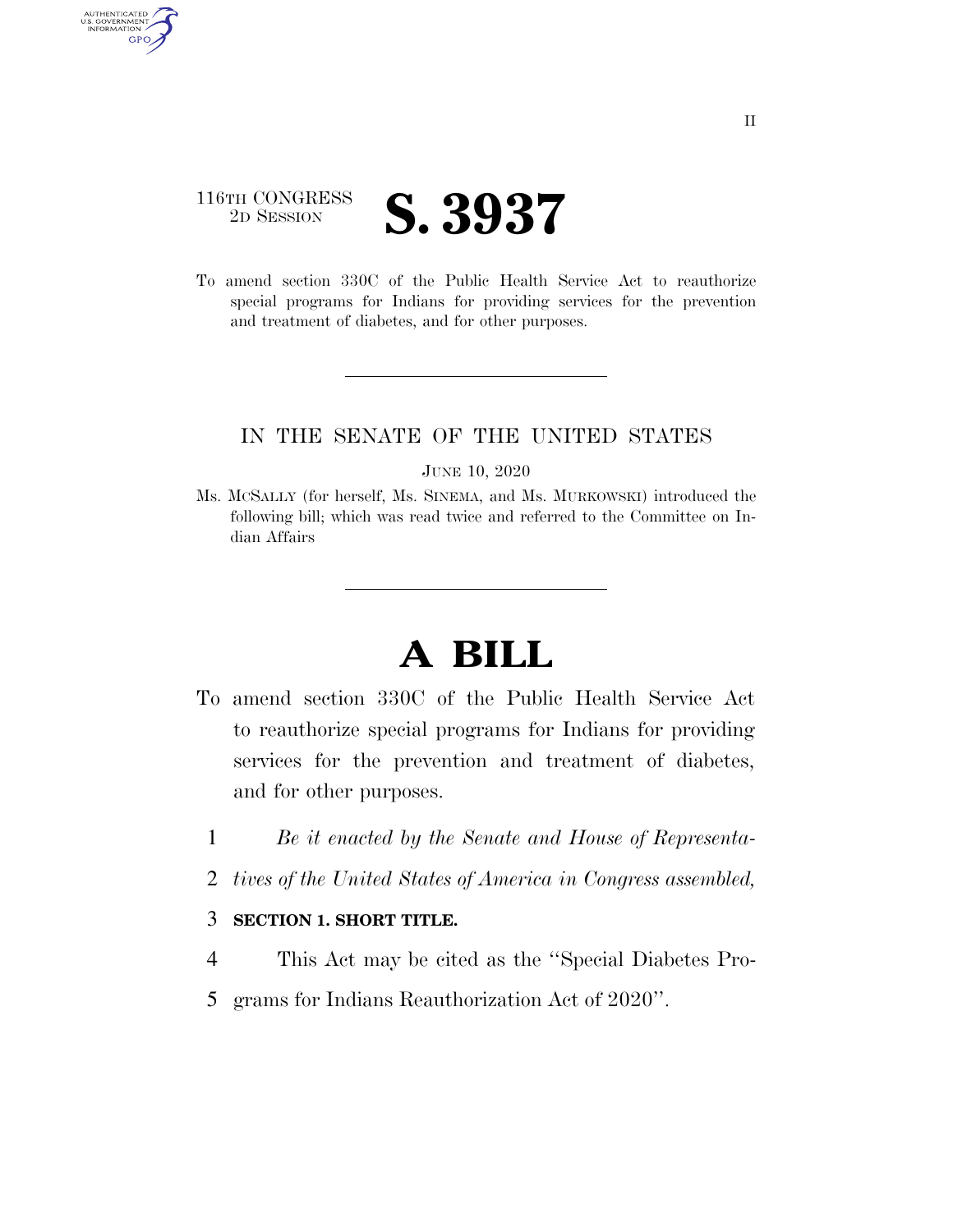## **SEC. 2. REAUTHORIZATION OF SPECIAL DIABETES PRO- GRAMS FOR INDIANS FOR DIABETES SERV-ICES.**

4 (a) FUNDING.—Section  $330C(c)(2)(D)$  of the Public 5 Health Service Act  $(42 \text{ U.S.C. } 254c-3(c)(2)(D))$  is amended by striking ''\$25,068,493 for the period begin- ning on October 1, 2020, and ending on November 30, 2020'' and inserting ''\$200,000,000 for each of fiscal years 2021 through 2025''.

 (b) DELIVERY OF FUNDS.—Section 330C(b) of the Public Health Service Act (42 U.S.C. 254c–3(b)) is amended—

 (1) by redesignating paragraphs (1) through (3) as subparagraphs (A) through (C), respectively, and indenting appropriately;

 (2) in the matter preceding subparagraph (A) (as so redesignated), by striking ''For purposes of'' and inserting the following:

19  $(1)$  ELIGIBLE ENTITIES.—For purposes of"; and

(3) by adding at the end the following:

 $(2)$  DELIVERY OF FUNDS. On request from an Indian tribe or tribal organization, the Secretary shall award a grant under this section pursuant to a contract, cooperative agreement, or compact